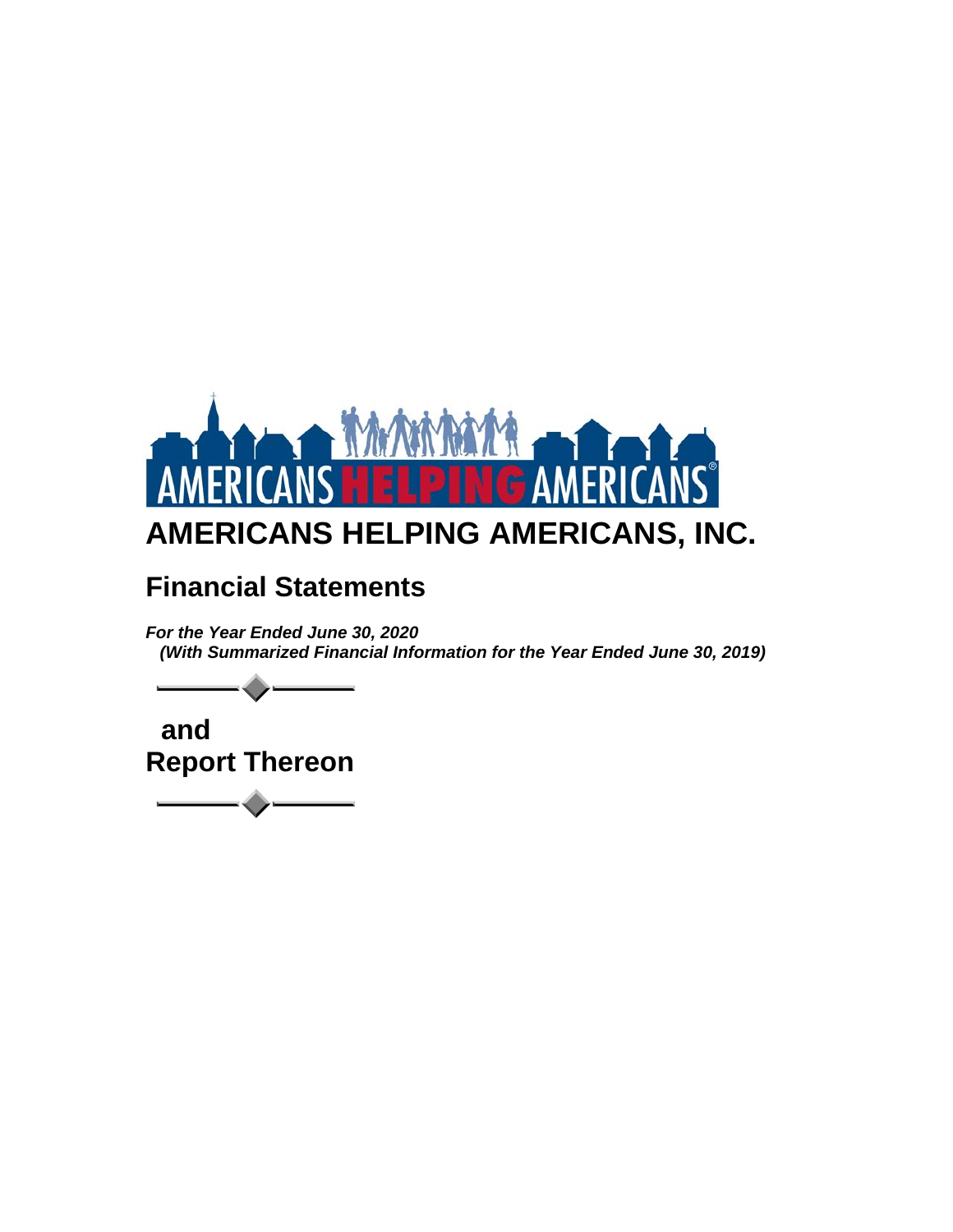# **TABLE OF CONTENTS** For the Year Ended June 30, 2020

 $\overline{\phantom{a}}$ 

|                             | Page |
|-----------------------------|------|
|                             |      |
| <b>Financial Statements</b> |      |
|                             |      |
|                             |      |
|                             |      |
|                             |      |
|                             |      |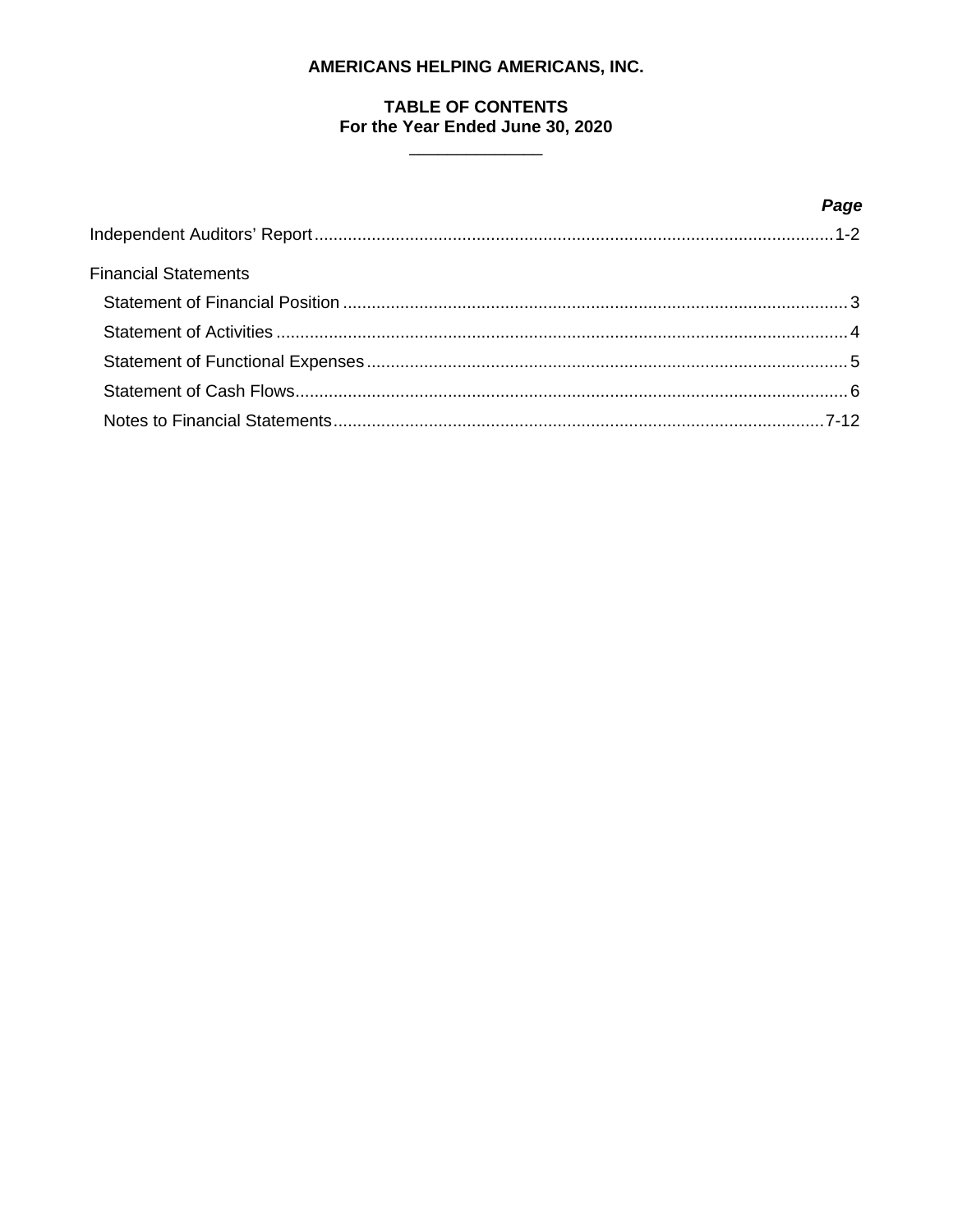

#### **INDEPENDENT AUDITORS' REPORT**

To the Board of Directors of Americans Helping Americans, Inc.

#### **Report on the Financial Statements**

We have audited the accompanying financial statements of Americans Helping Americans, Inc. (the Organization), an affiliate of Christian Relief Services Charities, Inc., which comprise the statement of financial position as of June 30, 2020, and the related statements of activities, functional expenses and cash flows for the year then ended, and the related notes to the financial statements.

#### *Management's Responsibility for the Financial Statements*

Management is responsible for the preparation and fair presentation of these financial statements in accordance with accounting principles generally accepted in the United States of America; this includes the design, implementation, and maintenance of internal control relevant to the preparation and fair presentation of financial statements that are free from material misstatement, whether due to fraud or error.

#### *Auditors' Responsibility*

Our responsibility is to express an opinion on these financial statements based on our audit. We conducted our audit in accordance with auditing standards generally accepted in the United States of America. Those standards require that we plan and perform the audit to obtain reasonable assurance about whether the financial statements are free from material misstatement.

An audit involves performing procedures to obtain audit evidence about the amounts and disclosures in the financial statements. The procedures selected depend on the auditors' judgment, including the assessment of the risks of material misstatement of the financial statements, whether due to fraud or error. In making those risk assessments, the auditor considers internal control relevant to the entity's preparation and fair presentation of the financial statements in order to design audit procedures that are appropriate in the circumstances, but not for the purpose of expressing an opinion on the effectiveness of the organization's internal control. Accordingly, we express no such opinion. An audit also includes evaluating the appropriateness of accounting policies used and the reasonableness of significant accounting estimates made by management, as well as evaluating the overall presentation of the financial statements.

We believe that the audit evidence we have obtained is sufficient and appropriate to provide a basis for our audit opinion.

> **Continued - 1 -**

M **MARCUMGROUP** MEMBER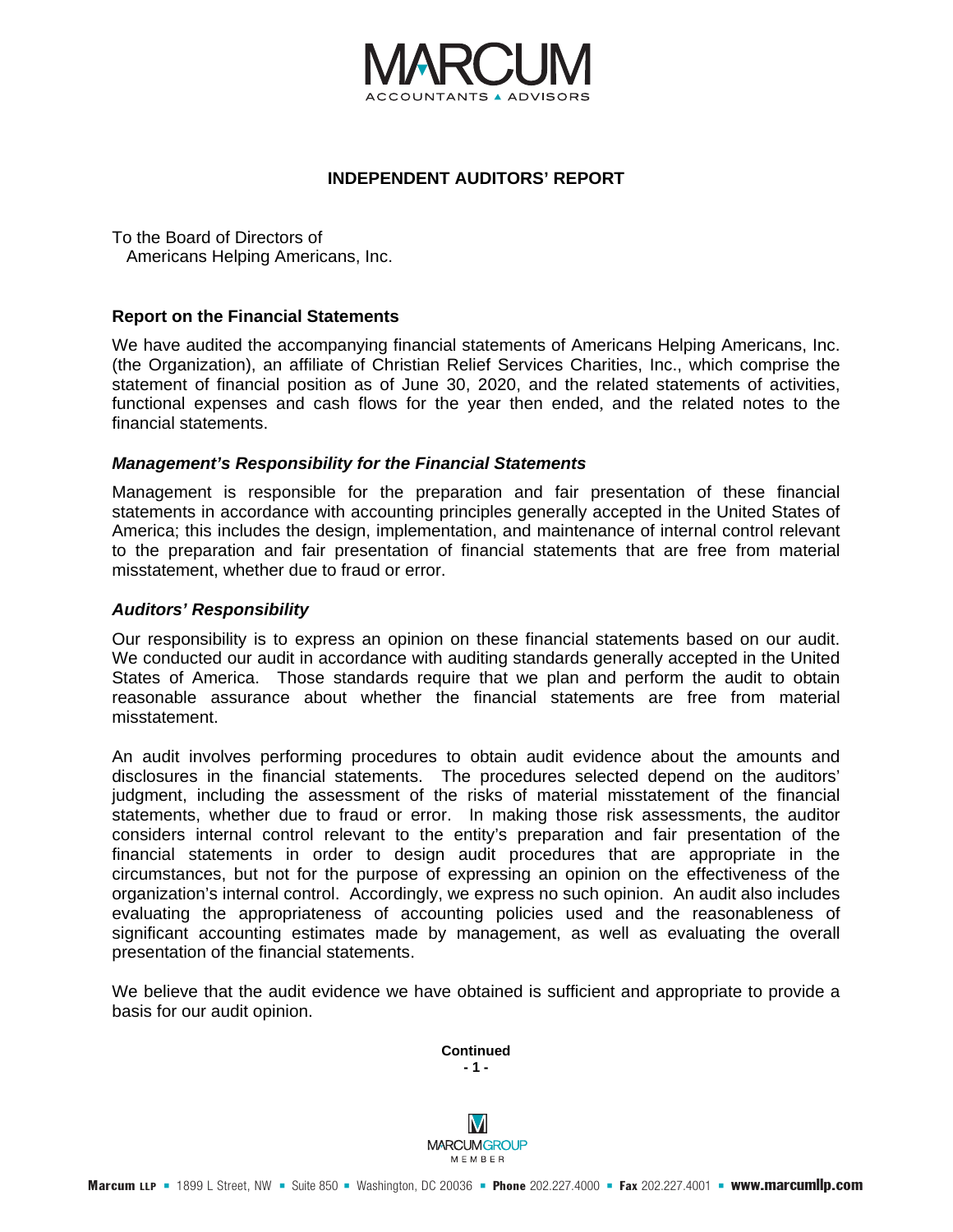# *Opinion*

In our opinion, the 2020 financial statements referred to above present fairly, in all material respects, the financial position of Americans Helping Americans, Inc. as of June 30, 2020, and the changes in its net assets and its cash flows for the year then ended in accordance with accounting principles generally accepted in the United States of America.

# **Other Matters**

## *Report on the Summarized Comparative Financial Statements*

We have previously audited the Organization's 2019 financial statements, and in our report dated November 5, 2019, we expressed an unmodified audit opinion on those audited financial statements. In our opinion, the summarized comparative information presented herein as of and for the year ended June 30, 2019, is consistent, in all material respects, with the audited financial statements from which it has been derived.

Marcum LLP

Washington, DC October 26, 2020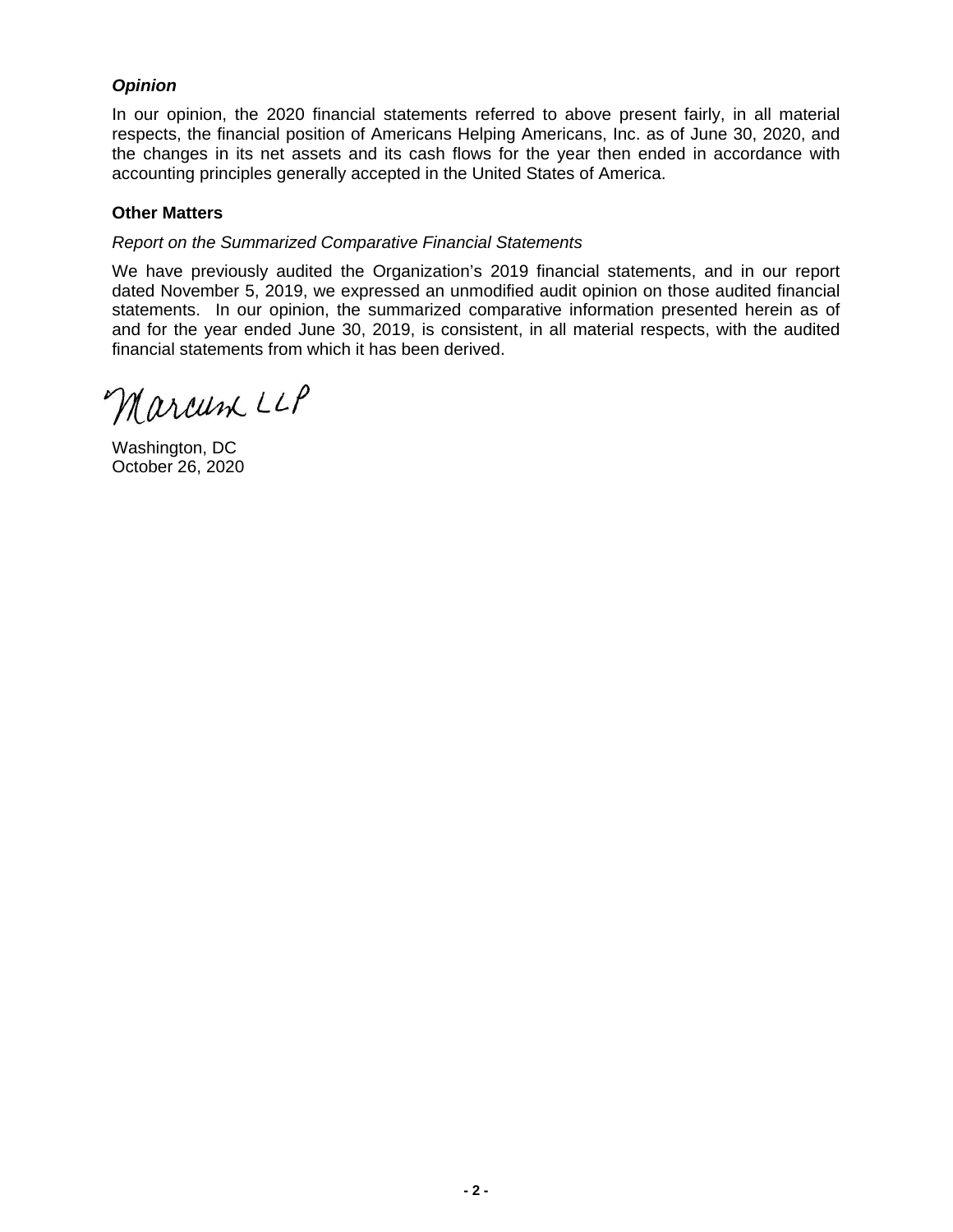# **STATEMENT OF FINANCIAL POSITION June 30, 2020 (With Summarized Financial Information as of June 30, 2019)**

 $\overline{\phantom{a}}$  , where  $\overline{\phantom{a}}$ 

|                                                  | 2020          |                           | 2019    |
|--------------------------------------------------|---------------|---------------------------|---------|
| <b>ASSETS</b>                                    |               |                           |         |
| Cash                                             | \$<br>108,861 | $\boldsymbol{\mathsf{S}}$ | 58,845  |
| Contributions receivable, net                    | 21,941        |                           | 22,565  |
| Program related investment                       | 250,000       |                           | 250,000 |
| <b>TOTAL ASSETS</b>                              | 380,802       | \$                        | 331,410 |
| <b>LIABILITIES AND NET ASSETS</b><br>Liabilities |               |                           |         |
| Accounts payable and accrued expenses            | \$<br>5,889   | $\sqrt[6]{\frac{1}{2}}$   | 5,244   |
| Due to affiliates                                | 23,465        |                           | 18,853  |
| <b>TOTAL LIABILITIES</b>                         | 29,354        |                           | 24,097  |
| <b>Net Assets</b>                                |               |                           |         |
| Without donor restrictions                       | 331,940       |                           | 287,045 |
| With donor restrictions                          | 19,508        |                           | 20,268  |
| <b>TOTAL NET ASSETS</b>                          | 351,448       |                           | 307,313 |
| TOTAL LIABILITIES AND NET ASSETS                 | 380,802       | \$                        | 331,410 |

**The accompanying notes are an integral part of these financial statements.**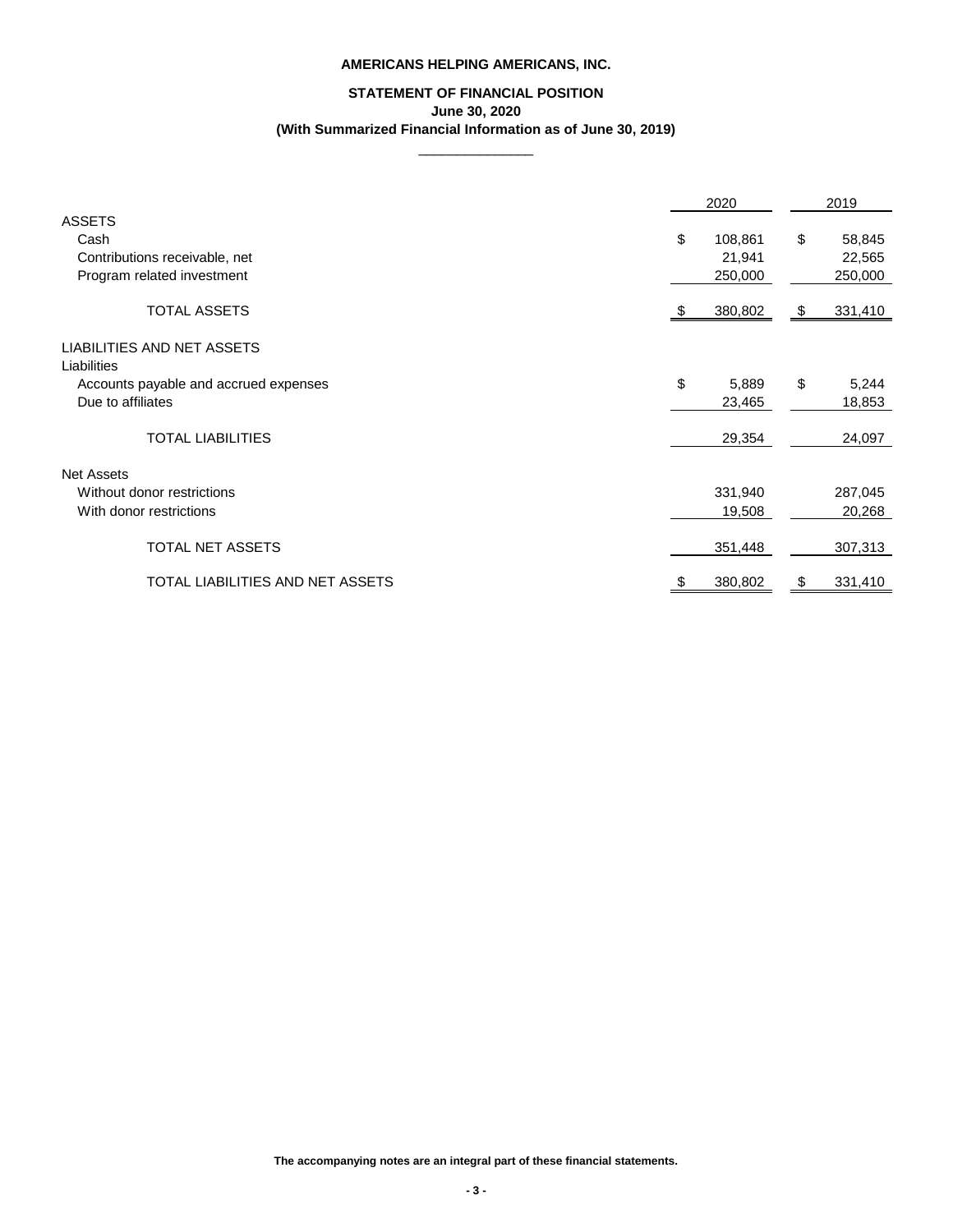# **STATEMENT OF ACTIVITIES June 30, 2020 (With Summarized Financial Information for the Year Ended June 30, 2019)**

 $\overline{\phantom{a}}$  , where  $\overline{\phantom{a}}$ 

|                                        |                                      | 2020                              |               |               |
|----------------------------------------|--------------------------------------|-----------------------------------|---------------|---------------|
|                                        | <b>Without Donor</b><br>Restrictions | <b>With Donor</b><br>Restrictions | Total         | 2019<br>Total |
| <b>REVENUE AND SUPPORT</b>             |                                      |                                   |               |               |
| Noncash contributions from affiliate   | \$<br>383,943                        | \$                                | \$<br>383,943 | 522,641<br>\$ |
| Cash contributions from affiliates     | 400,000                              |                                   | 400,000       | 510,000       |
| Cash contributions                     | 42,558                               | 10,523                            | 53,081        | 36,594        |
| Workplace campaign contributions       |                                      | 24,396                            | 24,396        | 22,820        |
| Interest income                        | 12,522                               |                                   | 12,522        | 6,101         |
| Other income                           |                                      |                                   |               | 7,571         |
| Net assets released from restrictions: |                                      |                                   |               |               |
| Satisfaction of time restrictions      | 25,156                               | (25, 156)                         |               |               |
| Satisfaction of purpose restrictions   | 10,523                               | (10, 523)                         |               |               |
| <b>TOTAL REVENUE</b>                   |                                      |                                   |               |               |
| AND SUPPORT                            | 874,702                              | (760)                             | 873,942       | 1,105,727     |
| <b>EXPENSES</b>                        |                                      |                                   |               |               |
| Program Services:                      |                                      |                                   |               |               |
| Domestic programs                      | 804,067                              |                                   | 804,067       | 825,917       |
| <b>Total Program Services</b>          | 804,067                              |                                   | 804,067       | 825,917       |
| <b>Supporting Services:</b>            |                                      |                                   |               |               |
| Management and general                 | 20,971                               |                                   | 20,971        | 14,849        |
| Fundraising                            | 4,769                                |                                   | 4,769         | 4,690         |
| <b>Total Supporting Services</b>       | 25,740                               |                                   | 25,740        | 19,539        |
| <b>TOTAL EXPENSES</b>                  | 829,807                              |                                   | 829,807       | 845,456       |
| <b>CHANGE IN NET ASSETS</b>            | 44,895                               | (760)                             | 44,135        | 260,271       |
| NET ASSETS, BEGINNING OF YEAR          | 287,045                              | 20,268                            | 307,313       | 47,042        |
| NET ASSETS, END OF YEAR                | 331,940<br>S.                        | $\frac{1}{2}$<br>19,508           | 351,448<br>\$ | 307,313<br>\$ |

**The accompanying notes are an integral part of these financial statements.**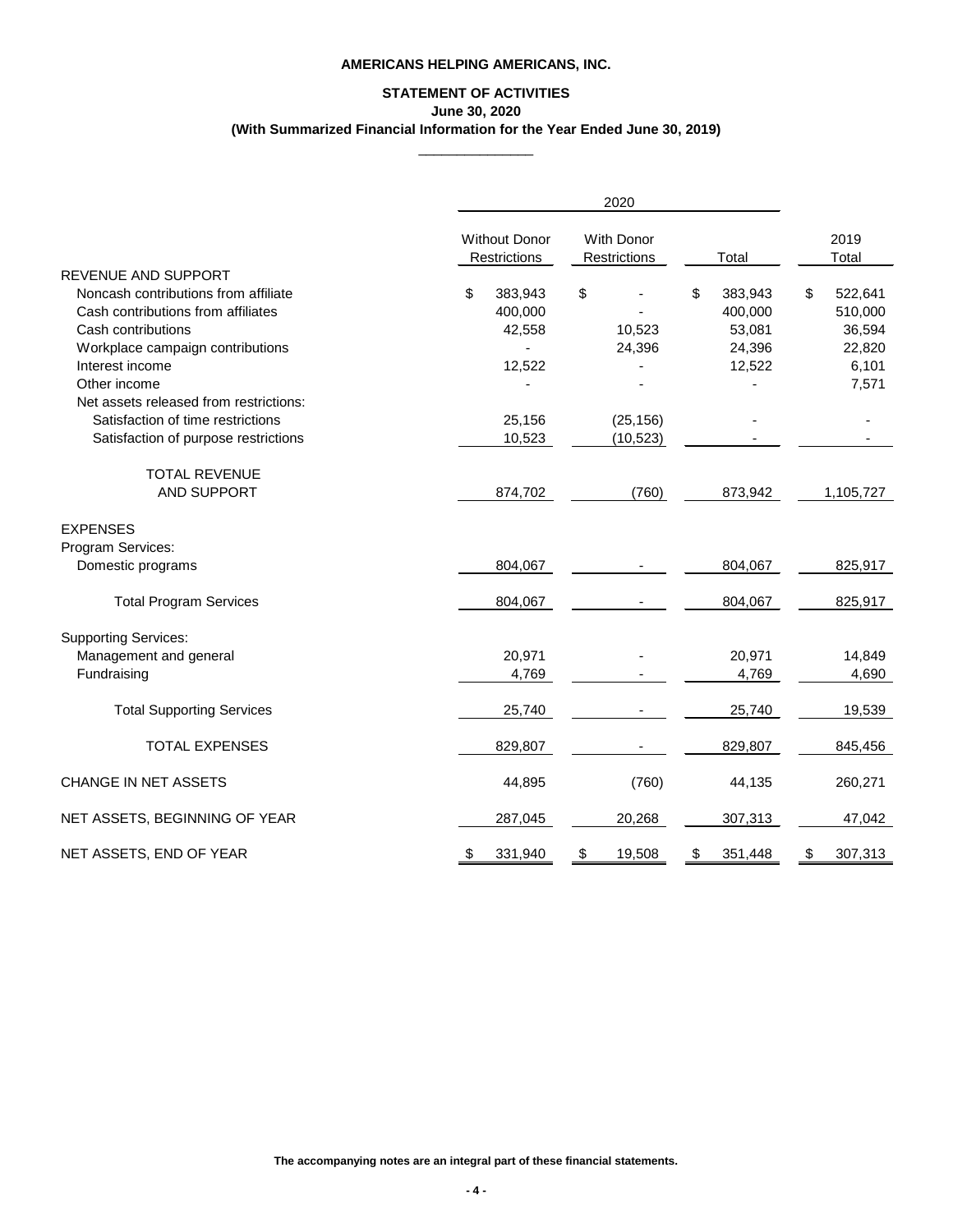# **STATEMENT OF FUNCTIONAL EXPENSES June 30, 2020 (With Summarized Financial Information for the Year Ended June 30, 2019)**

 $\overline{\phantom{a}}$  , where  $\overline{\phantom{a}}$ 

|                                         |     |                      |                           | 2020 |             |    |         |                           |               |
|-----------------------------------------|-----|----------------------|---------------------------|------|-------------|----|---------|---------------------------|---------------|
|                                         |     | Domestic<br>Programs | Management<br>and General |      | Fundraising |    | Total   |                           | 2019<br>Total |
| Donated relief materials                | \$  | 383,943              | \$                        | \$   |             | \$ | 383,943 | $\boldsymbol{\mathsf{S}}$ | 522,641       |
| Cash grants                             |     | 304,655              |                           |      |             |    | 304,655 |                           | 231,455       |
| Salaries, wages and benefits            |     | 86,297               |                           |      |             |    | 86,297  |                           | 57,728        |
| Office supplies, dues and subscriptions |     | 8,887                | 9,873                     |      | 4,769       |    | 23,529  |                           | 12,254        |
| Provision for doubtful accounts         |     | 8,583                |                           |      |             |    | 8,583   |                           |               |
| Professional and consulting             |     |                      | 7,280                     |      |             |    | 7,280   |                           | 7,280         |
| Payroll taxes                           |     | 5,904                |                           |      |             |    | 5,904   |                           | 3,787         |
| Meetings and travel                     |     | 2,729                |                           |      |             |    | 2,729   |                           | 2,538         |
| Rent and operating expenses             |     |                      | 2,257                     |      |             |    | 2,257   |                           | 3,069         |
| Printing and production                 |     | 2,105                |                           |      |             |    | 2,105   |                           | 343           |
| General insurance                       |     |                      | 907                       |      |             |    | 907     |                           | 587           |
| Postage                                 |     | 679                  |                           |      |             |    | 679     |                           | 157           |
| Bank charges                            |     |                      | 654                       |      |             |    | 654     |                           | 746           |
| Telephone                               |     | 215                  |                           |      |             |    | 215     |                           |               |
| Shipping                                |     | 70                   |                           |      |             |    | 70      |                           | 121           |
| Contract services                       |     |                      |                           |      |             |    |         |                           | 2,750         |
| <b>TOTAL EXPENSES</b>                   | \$. | 804,067              | \$<br>20,971              | \$   | 4,769       | S  | 829,807 | S.                        | 845,456       |

**The accompanying notes are an integral part of these financial statements.**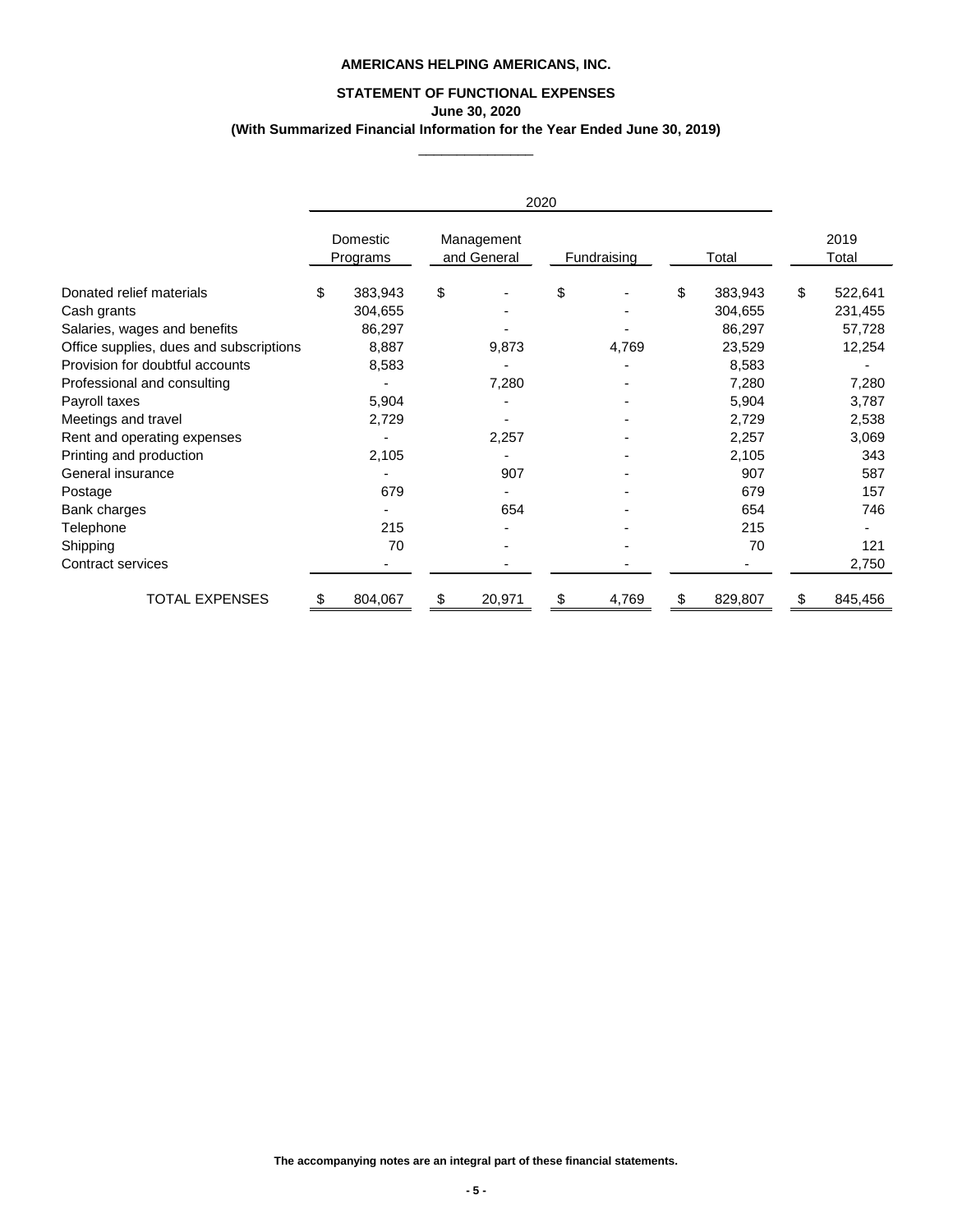# **STATEMENT OF CASH FLOWS**

**For the Year Ended June 30, 2020**

# **(With Summarized Financial Information for the Year Ended June 30, 2019)**

 $\overline{\phantom{a}}$  , where  $\overline{\phantom{a}}$ 

|                                                           | 2020         |                | 2019       |
|-----------------------------------------------------------|--------------|----------------|------------|
| CASH FLOWS FROM OPERATING ACTIVITIES                      |              |                |            |
| Change in net assets                                      | \$<br>44,135 | $\mathfrak{L}$ | 260,271    |
| Adjustments to reconcile change in net assets to net cash |              |                |            |
| provided by operating activities:                         |              |                |            |
| Provision for doubtful accounts                           | (852)        |                | (11, 164)  |
| Noncash contributions from affiliate                      | (383, 943)   |                | (522, 641) |
| Donated relief materials                                  | 383,943      |                | 522,641    |
| Changes in assets and liabilities:                        |              |                |            |
| Contributions receivable                                  | 1,476        |                | 3,532      |
| Due from affiliates                                       |              |                | 40,115     |
| Accounts payable and accrued expenses                     | 645          |                | 1,651      |
| Due to affiliates                                         | 4,612        |                | (13,507)   |
| NET CASH PROVIDED BY OPERATING ACTIVITIES                 | 50,016       |                | 280,898    |
| CASH FLOWS FROM INVESTING ACTIVITIES                      |              |                |            |
| Loan made for program related investment                  |              |                | (250,000)  |
| NET CASH USED IN INVESTING ACTIVITIES                     |              |                | (250,000)  |
| <b>NET INCREASE IN CASH</b>                               | 50,016       |                | 30,898     |
| CASH, BEGINNING OF YEAR                                   | 58,845       |                | 27,947     |
| CASH, END OF YEAR                                         | 108,861      | \$             | 58,845     |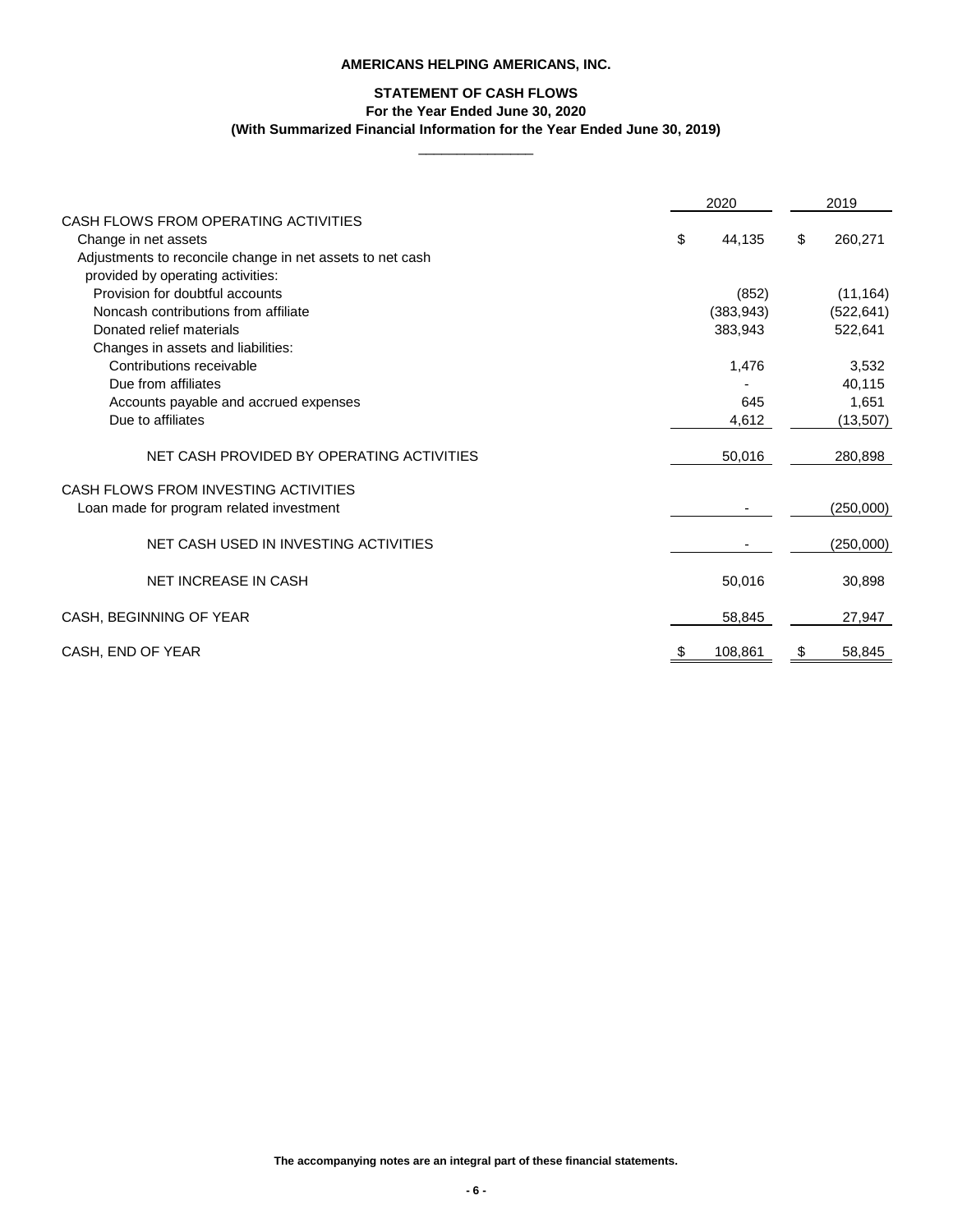# **NOTES TO FINANCIAL STATEMENTS For the Year Ended June 30, 2020**

\_\_\_\_\_\_\_\_\_\_\_\_\_\_\_

## 1. Organization and Summary of Significant Accounting Policies

## **Organization**

Americans Helping Americans, Inc. (the Organization) was incorporated in 1990 and is a subordinate unit under the group exemption of Christian Relief Services Charities, Inc. (CRSC), a nonprofit 501(c)(3) organization. The Organization was organized to assist in the alleviation of human suffering, misery, pain and disability by helping fellow Americans with basic necessities, such as shelter, home repair, food, clothing and medical assistance throughout the United States.

The Organization has field partners in Georgia, Kentucky, Tennessee, North Carolina and West Virginia. These field partners join the local communities to build and strengthen neighbor relations and work side by side with residents to address community-wide concerns, linking resources supportive of a healthy, safe and economically vibrant standard of living. In addition, the field partners focus specifically on programs in Appalachia developed to address some of the most critical needs faced by the Appalachian people. The other field office empowers low-income individuals and families to get actively involved in their communities and to develop programs and services to meet their needs.

The Organization also makes grants and provides in-kind materials to community-based nonprofits and local churches in Maryland, New York, Indiana, Pennsylvania, Arkansas and Virginia to assist with their programs helping the disadvantaged and impoverished in their communities.

The Organization received approximately 90% of its support and revenue from Christian Relief Services, Inc. (CRSI), an affiliate of CRSC and the remaining 10% from the public through participation in workplace campaigns and direct donations.

#### **Basis of Accounting and Presentation**

The accompanying financial statements of the Organization have been prepared on the accrual basis of accounting in accordance with accounting principles generally accepted in the United States of America (GAAP). Consequently, revenue is recognized when earned and expenses are recognized when the obligation is incurred.

#### **Net Assets**

The net assets of the Organization are classified as follows:

- Net assets without donor restrictions represent funds that are available for support of the Organization's operations.
- Net assets with donor restrictions represent amounts that are subject to donor-imposed restrictions to be used for various programs or within a specific time period. These donor restrictions can be temporary in nature in that they will be met by the Organization's activities or by the passage of time. Other donor restrictions are perpetual in nature, whereby the donor stipulated that the funds must be maintained in perpetuity. As of June 30, 2020, the Organization had no net assets that were required to be maintained in perpetuity.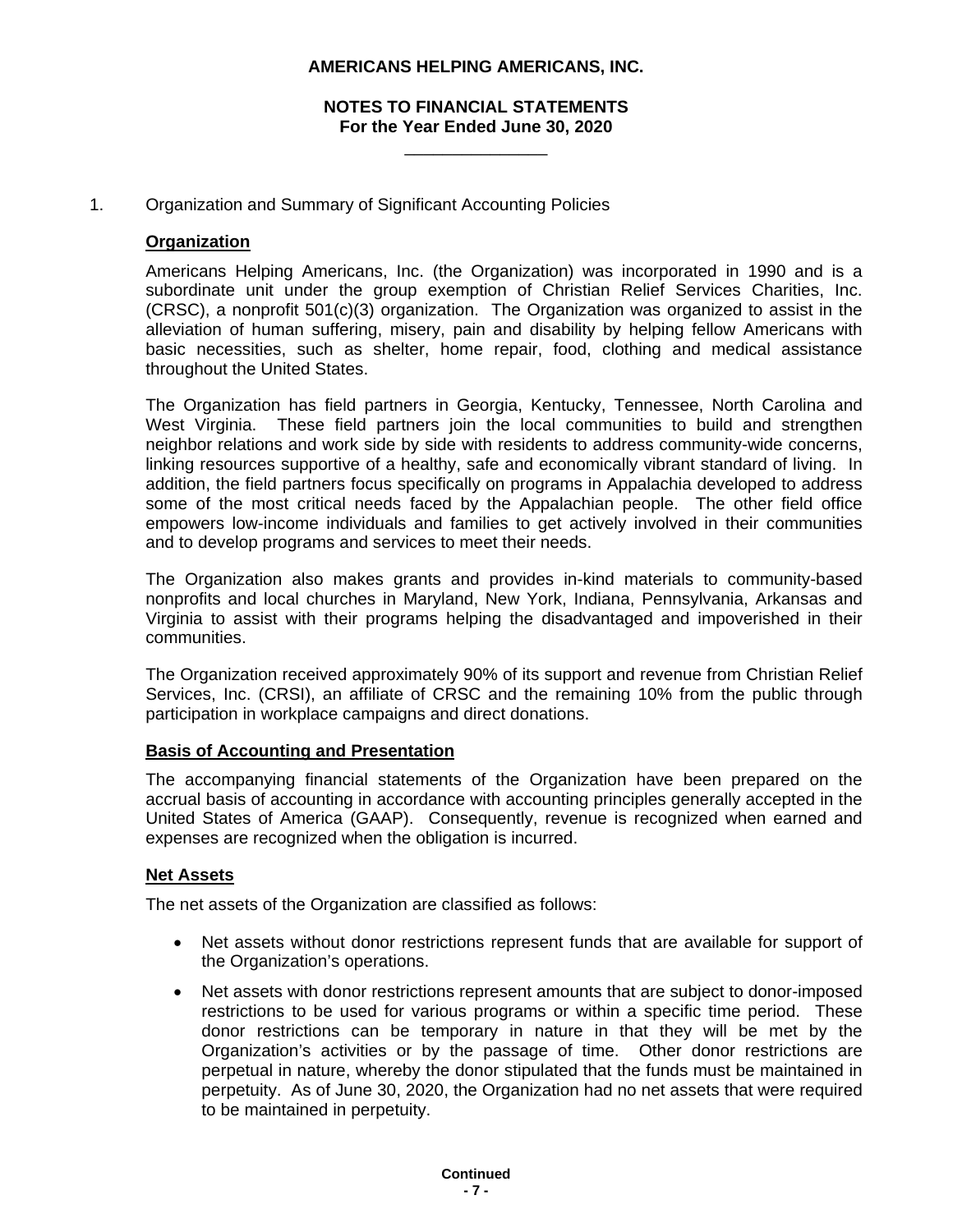# **NOTES TO FINANCIAL STATEMENTS For the Year Ended June 30, 2020**

\_\_\_\_\_\_\_\_\_\_\_\_\_\_\_

1. Organization and Summary of Significant Accounting Policies (continued)

## **Revenue and Support Recognition**

Unconditional gifts and grants of cash and other assets are recognized as revenue and support at their net realizable value when an unconditional promise to give is received by the Organization. The Organization reports unconditional gifts and grants of cash and other assets as increases in net assets without donor restrictions available for general operations unless specifically restricted by the donor.

The Organization reports unconditional gifts of cash and other assets as revenue with donor restrictions if they are received with donor stipulations that limit the use of the donated assets for purpose or time. When a donor restriction expires, that is, when a stipulated time restriction ends or a purpose restriction is accomplished, net assets with donor restrictions are reclassified to net assets without donor restrictions and reported in the accompanying statement of activities as net assets released from restrictions. Workplace campaign contributions with payments due in future years are reported as revenue with donor restrictions in the accompanying statement of activities. Conditional promises to give, that is, those with a measurable performance or other barrier, and a right of return, are not recognized until the conditions on which they depend have been substantially met. The Organization had no conditional grants as of June 30, 2020.

Revenue and support recognized on contributions that have been committed to the Organization, but have not been received, is reflected as contributions receivable in the accompanying statement of financial position. Contributions receivable are reported net of an allowance for doubtful accounts. The allowance is based on historical collection experience and a review of the current status of contributions receivable. A provision for doubtful accounts is made when collection of the full amount is no longer probable.

### **Noncash Contributions**

Noncash contributions from an affiliate represent contributions of food, clothing, hygiene products, shoes, school supplies and blankets that were made to CRSI, an affiliate of the Organization, a portion of which was then donated to the Organization for its program partners. The donated items are recorded as revenue and expenses at their estimated fair value at the date of donation. Fair value is the price that would be received to sell an asset or paid to transfer a liability in an orderly transaction between market participants at the measurement date.

The Organization's programs are also furthered by a substantial number of nonprofessional volunteers who have contributed their services to the Organization. The value of these services is not reflected in the accompanying financial statements because the contributed services do not meet the criteria for recognition under GAAP.

### **Functional Allocation of Expenses**

The costs of providing the various programs and other activities have been summarized on a functional basis in the accompanying statement of functional expenses. Expenses directly attributed to a specific functional area of the Organization are reported as expenses of those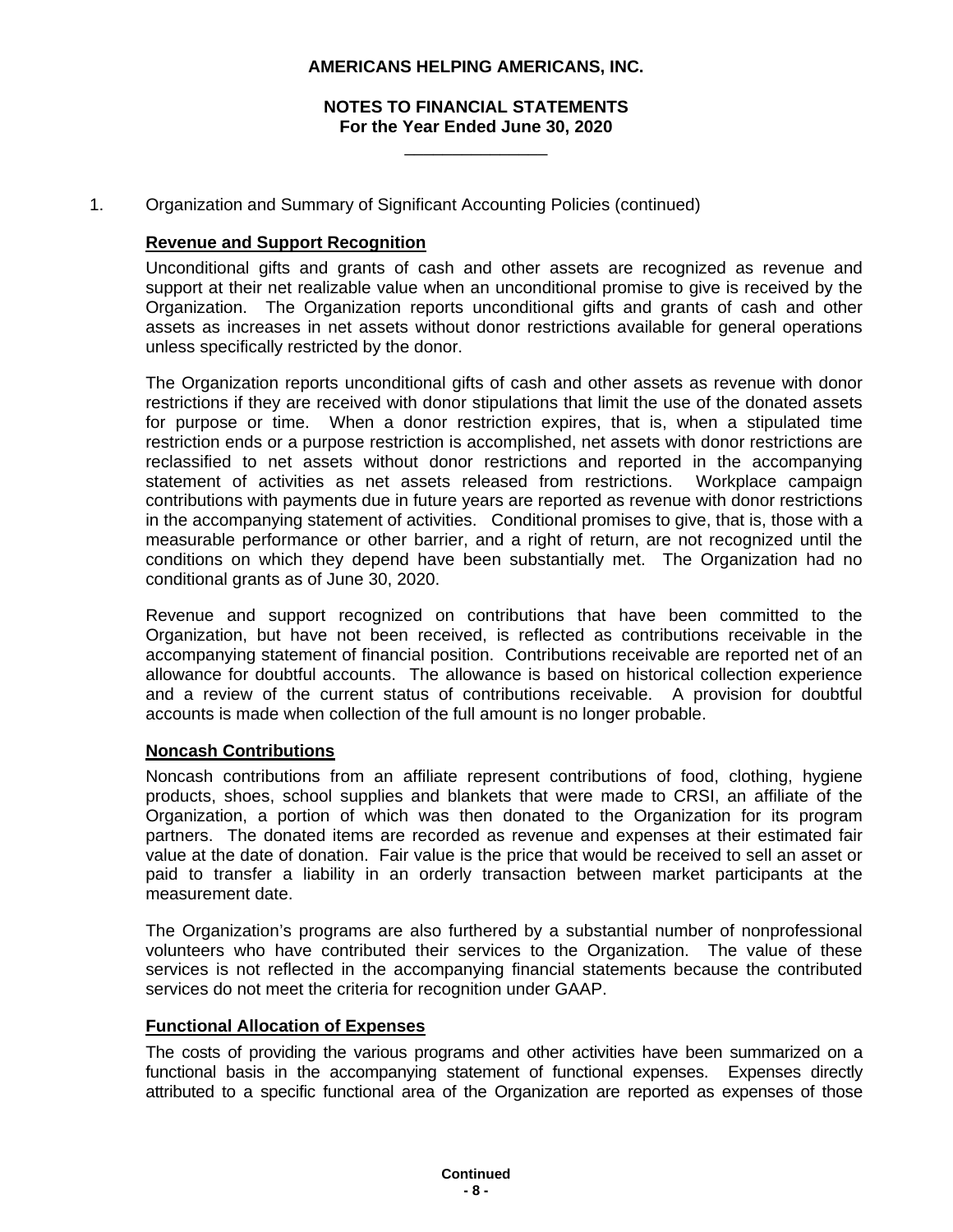# **NOTES TO FINANCIAL STATEMENTS For the Year Ended June 30, 2020**

\_\_\_\_\_\_\_\_\_\_\_\_\_\_\_

1. Organization and Summary of Significant Accounting Policies (continued)

#### **Functional Allocation of Expenses (continued)**

functional areas. Salaries and benefits that benefit multiple CRSC affiliates have been allocated among the CRSC affiliates based on estimates determined by management to be equitable. Occupancy and depreciation expense are allocated by the square footage used by each affiliate.

All other shared costs are recorded in the parent company and not allocated since the amounts are not significant to the financial statements of the affiliates.

#### **Estimates**

The preparation of financial statements in conformity with GAAP requires management to make estimates and assumptions that affect certain reported amounts and disclosures. Accordingly, actual results could differ from those estimates.

#### **New Accounting Pronouncement**

In June 2018, Financial Accounting Standards Board (FASB) issued Accounting Standards Update (ASU) 2018-08, *Not-for-Profit Entities (Topic 958)*, to clarify and improve the scope and the accounting guidance for contributions received and contributions made. ASU 2018-08 assists entities in evaluating whether transactions should be accounted for as contributions (nonreciprocal transactions) or as exchange (reciprocal) transactions, subject to other guidance, and determining whether a contribution is conditional. The Organization adopted ASU 2018-08 on July 1, 2019, using the modified prospective basis and the adoption of the standard did not result in a material change to the financial statements or the timing of revenue recognition for the Organization's grants and contributions.

2. Contributions Receivable

Contributions receivable represent unconditional promises to give and are recorded at their net realizable value. All receivables are expected to be collected within one year. The Organization has recorded an allowance for doubtful accounts of \$7,295 as of June 30, 2020.

#### 3. Program Related Investment

Program related investments (PRI) are strategic investments for the specific objective of furthering the Organization's charitable purpose. The production of income is not the primary objective. During the year ended June 30, 2019, the Organization entered into one PRI for \$250,000. The PRI is in the form a loan and is intended to support a local field partner in Virginia. Interest only payments of \$3,125 are due on a quarterly basis until the loan matures on December 27, 2023. Principal payments of \$2,500 per \$250,000 of revenue exceeding \$1,000,000 are only due if the borrower's gross revenue as defined in the agreement exceeds \$1,000,000. There were no principal payments made on the loan during the year ended June 30, 2020. The loan is unsecured. Management determines the allowance for doubtful accounts by identifying troubled accounts. Program related investments are written off when deemed uncollectible.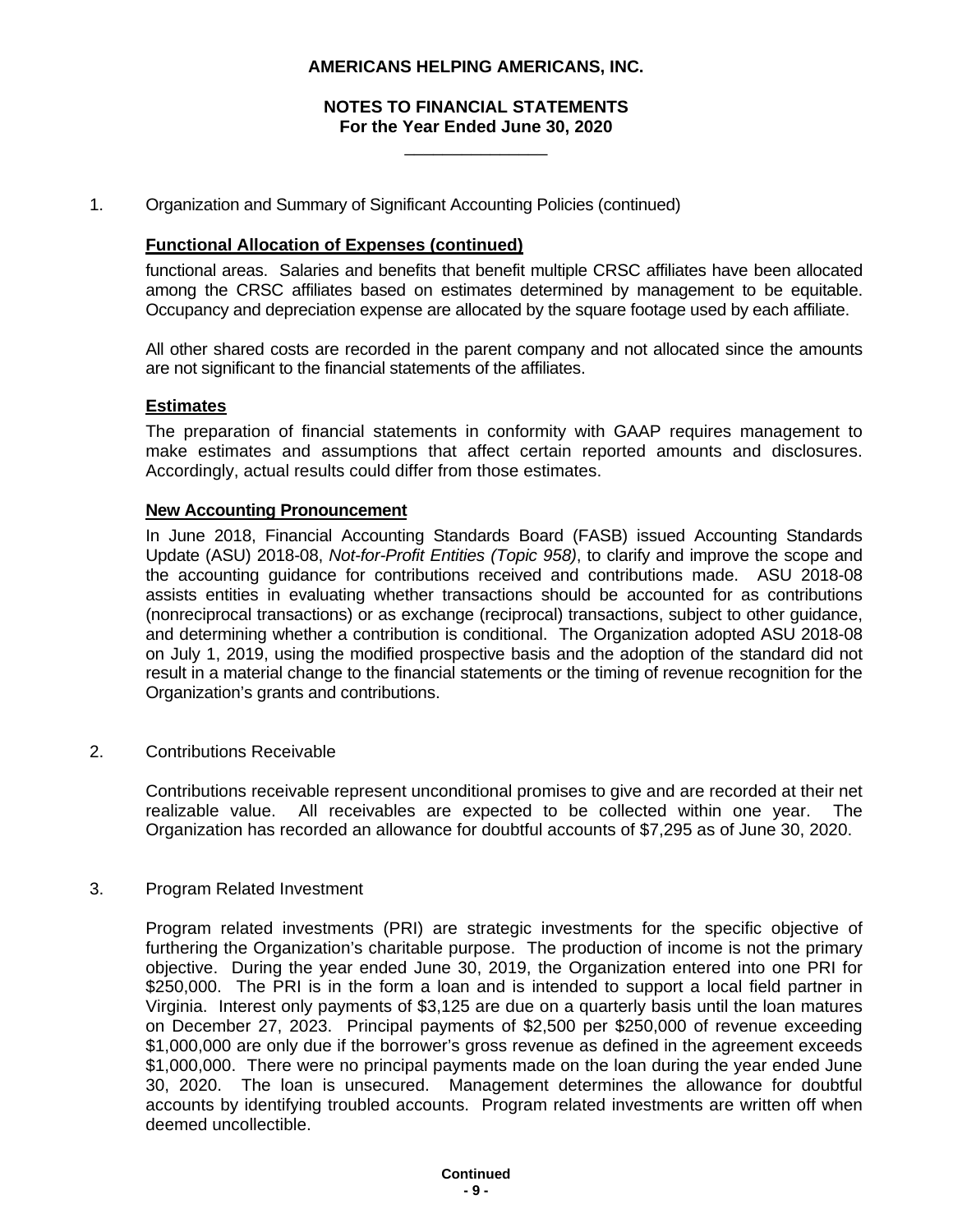# **NOTES TO FINANCIAL STATEMENTS For the Year Ended June 30, 2020**

\_\_\_\_\_\_\_\_\_\_\_\_\_\_\_

#### 4. Net Assets With Donor Restrictions

As of June 30, 2020, net assets with donor restrictions were in the amount of \$19,508 and were restricted for use in future periods.

#### 5. Transactions with Affiliates

The Organization is an affiliate of CRSC, CRSI, CRSC Residential and Christian Relief Services Virginia (CRS Virginia). The Organization, CRSC and CRSI share a common board. CRSI acts as the fundraising arm for CRSC and its affiliates. CRSI raises both cash and noncash contributions for CRSC and its affiliates, and the contributions are distributed to the entities based on program objectives and need.

During the year ended June 30, 2020, CRSI made cash contributions to the Organization of \$400,000 and noncash contributions of \$383,943. These cash and noncash contributions from CRSI represent 90% of the Organization's support and revenue for the year ended June 30, 2020, and the contributions to the Organization from the affiliates are dependent on support from the general public.

As of June 30, 2020, the Organization owed CRSC \$23,425 for salaries and benefits and owed CRS Virginia \$40 for office expense, which is shown as due to affiliates in the accompanying statement of financial position.

#### 6. Availability of Resources and Liquidity

The Organization regularly monitors liquidity required to meet its annual operating needs and other contractual commitments. The Organization's financial assets available within one year of the statement of financial position date for general expenditures were as follows:

| Cash                                        | 108.861 |
|---------------------------------------------|---------|
| Contributions receivable                    | 21,941  |
| Financial Assets Available to Meet          |         |
| <b>General Expenditures Within One Year</b> | 130.802 |

The Organization's primary source of liquidity is cash and receivables, which are available for general expenditures, liabilities and other obligations as they come due. Management is focused on sustaining the financial liquidity of the Organization throughout the year. This is done through monitoring and reviewing the Organization's cash flow needs on a regular basis. As deemed necessary by the Organization's management, cash grants are received from other affiliated organization to fund operations.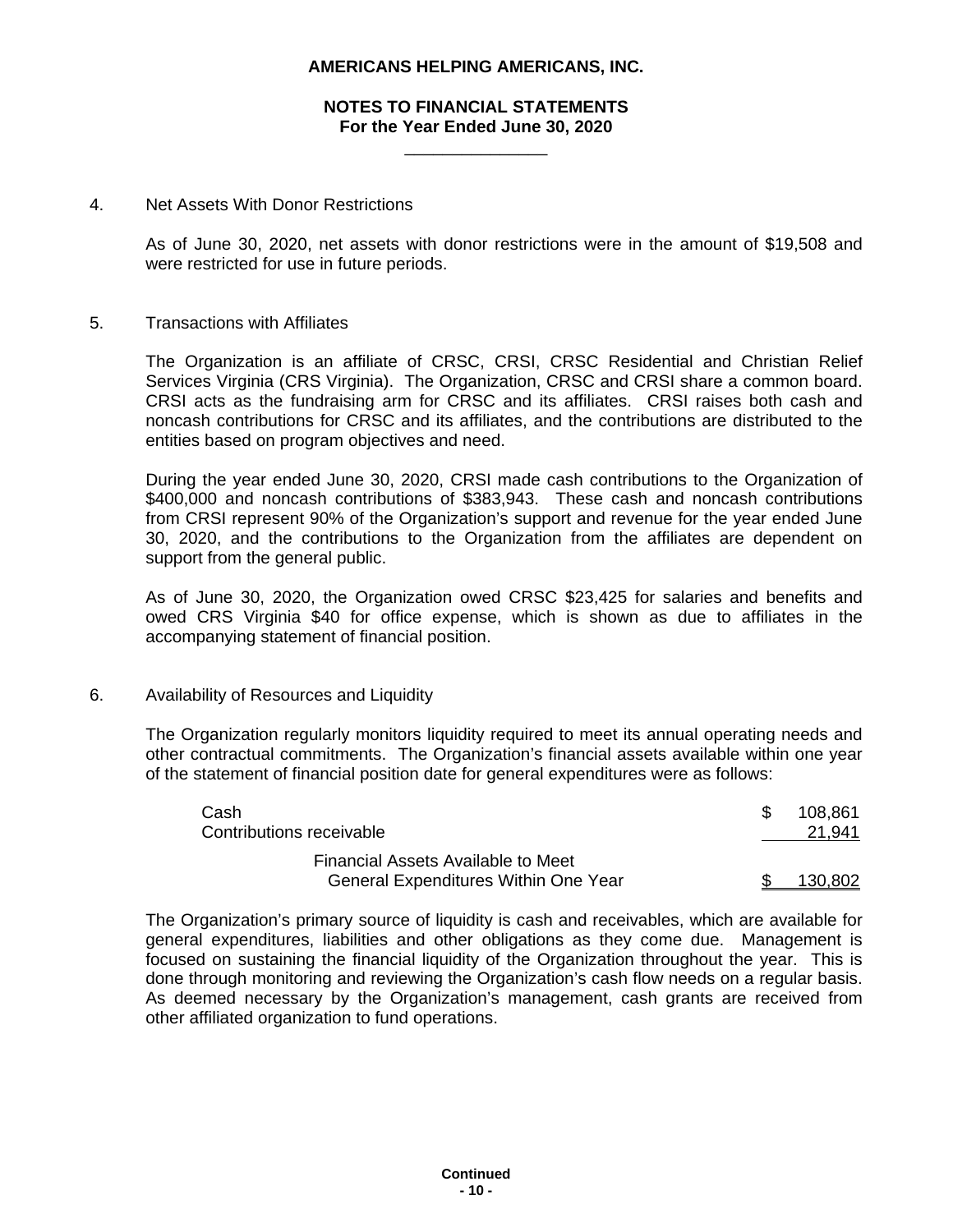# **NOTES TO FINANCIAL STATEMENTS For the Year Ended June 30, 2020**

\_\_\_\_\_\_\_\_\_\_\_\_\_\_\_

#### 7. Pension Plan

Employees of the Organization are eligible to participate in a 401(k) plan sponsored by CRSC after 60 days of service. Under the terms of the defined contribution plan, eligible employees may elect to contribute up to the federal tax limitation.

The plan has the following employee deferral and matching provisions:

| Elective Deferral | <b>Employer Matching</b>      |
|-------------------|-------------------------------|
| 1%                | 150% of employee contribution |
| $1\% - 3\%$       | 100% of employee contribution |
| $3\% - 6\%$       | 50% of employee contribution  |

On January 1, 2020, the plan was amended to increase the employer matching provisions as follows:

| Elective Deferral | <b>Employer Matching</b>      |
|-------------------|-------------------------------|
| $1\%$             | 400% of employee contribution |
| $1\% - 5\%$       | 100% of employee contribution |

Employees are immediately vested in employer contributions. During the year ended June 30, 2020, retirement expense related to the plan was \$4,681.

#### 8. Income Taxes

Under Section 501(c)(3) of the Internal Revenue Code, the Organization is a nonprofit organization and is exempt from federal taxes on income other than net unrelated business income. No provision for federal or state income taxes was required as of June 30, 2020, as the Organization had no taxable net unrelated business income.

The Organization follows the authoritative guidance relating to accounting for uncertainty in income taxes included in FASB Accounting Standards Codification Topic 740, *Income Taxes*. These provisions provide consistent guidance for the accounting for uncertainty in income taxes recognized in an entity's financial statements and prescribe a threshold of "more likely than not" for recognition and derecognition of tax positions taken or expected to be taken in a tax return. The Organization performed an evaluation of uncertainty in income tax positions taken for the year ended June 30, 2020, and determined that there were no matters that would require recognition in the financial statements or that may have any effect on its tax-exempt status. As of June 30, 2020, there are no audits for any tax periods pending or in progress. It is the Organization's policy to recognize interest and/or penalties related to uncertainty in tax positions, if any, in interest or income tax expense. As of June 30, 2020, the Organization had no accruals for interest and/or penalties.